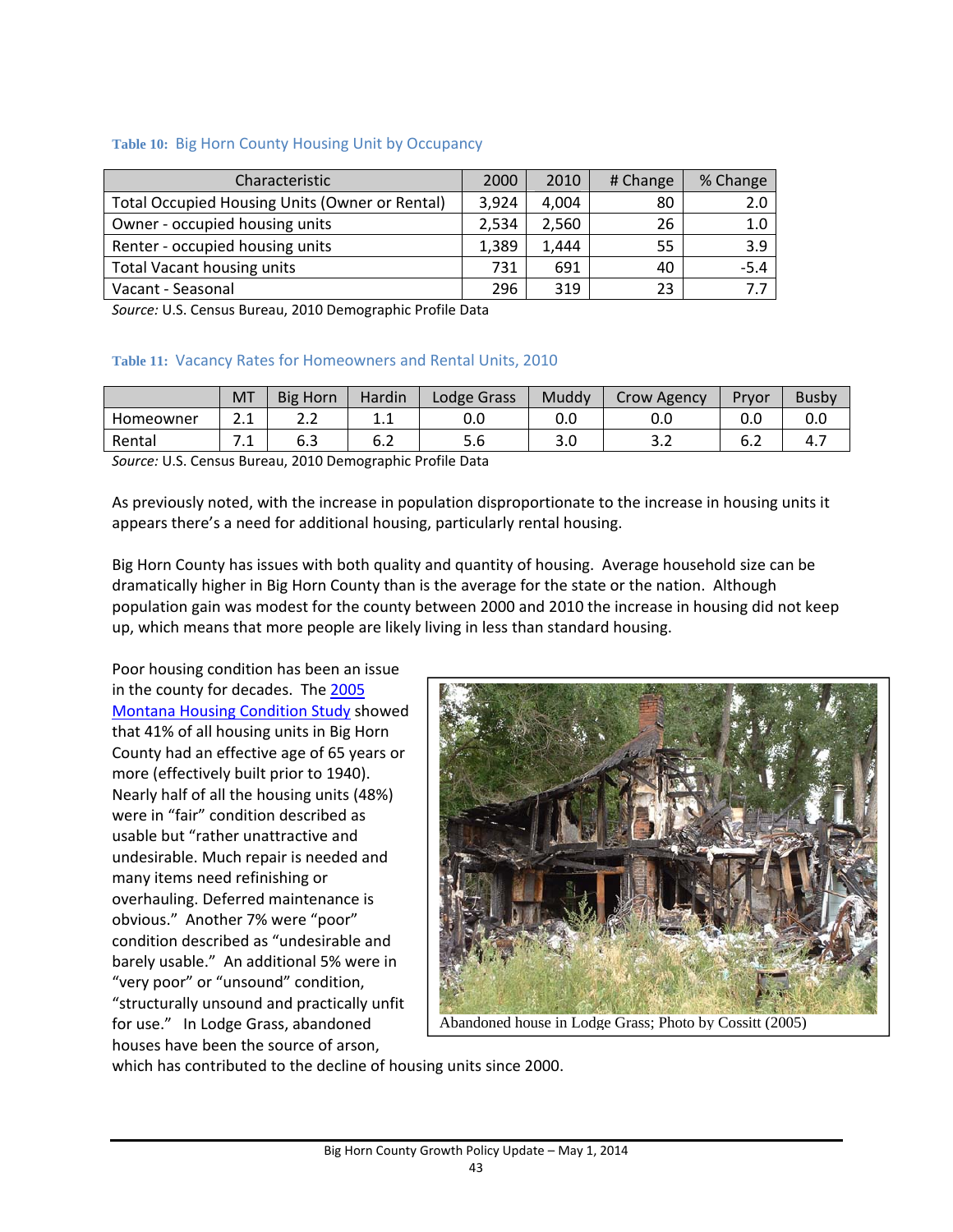The city-county planning board developed the City of Hardin Housing Study 2012 that recommended more affordable housing and housing for the elderly. The city enacted a housing authority in 2013 to address the housing issues.

# *Sources:*

- Hardin-Big Horn City-County Planning Board. "City of Hardin Housing Study 2012." http://www.hardinmt.com/Housing\_Study.htm
- Montana Department of Commerce. Montana Housing Condition Study 2005. http://housing.mt.gov/CP/housingconditionstudy.mcpx
- U.S. Census Bureau. American FactFinder2. http://factfinder2.census.gov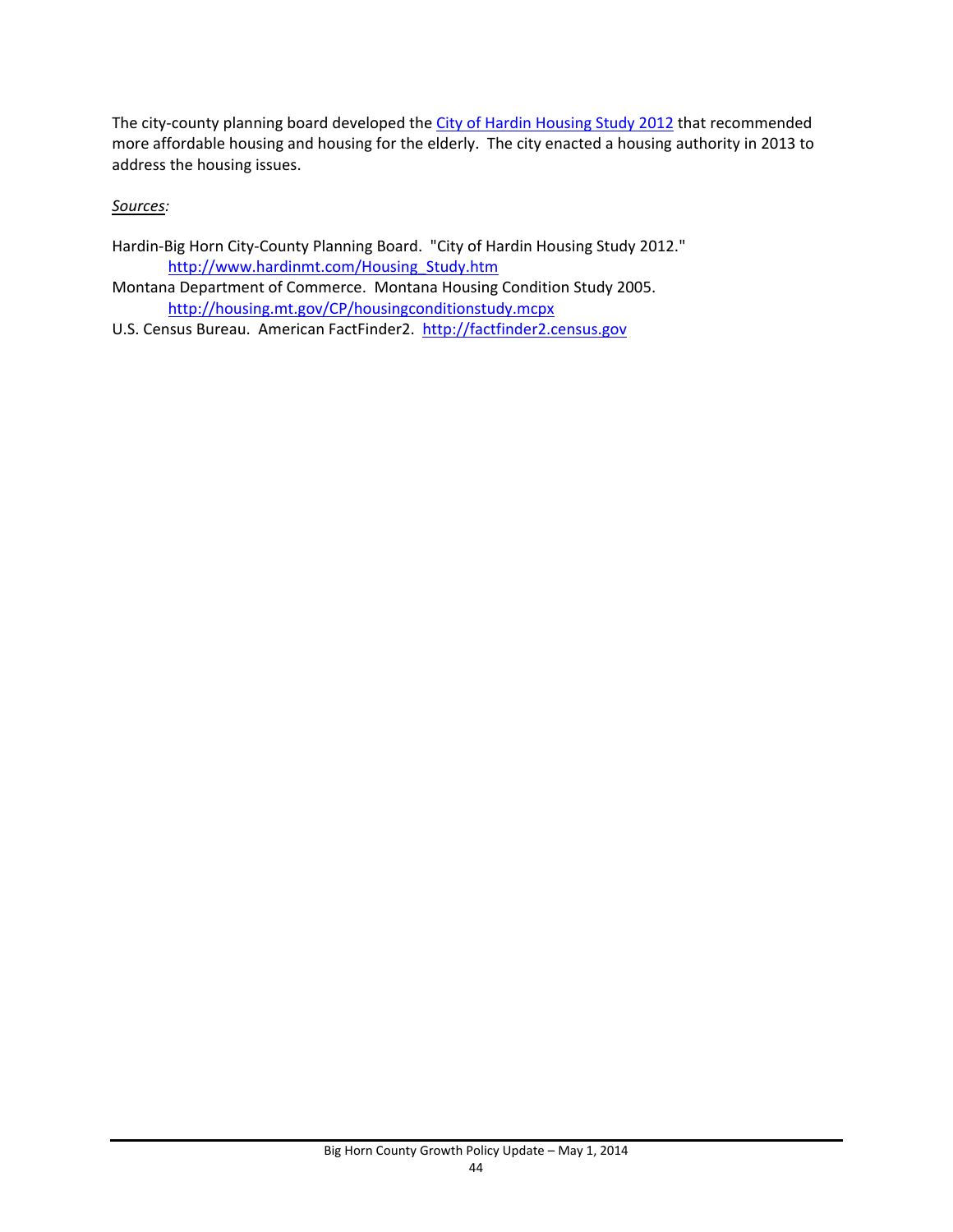# **5.4 ECONOMIC CONDITIONS**

#### **Overview**

In Big Horn County, the major factors in the private sector economy are agriculture, coal mining, and tourism, which is generally similar to Montana's overall economy. Agriculture is the number one economic producer in Montana, with a value of \$4.7 billion in 2012, according to the USDA's Montana 2013 Agricultural Statistics. In the state, travel‐related industries have the second highest value at \$2.6

billion, followed by gas and oil at \$2.3 billion, and mining with \$1.7 billion.

In Big Horn County, the market value of agricultural products in 2007 was \$94.9 million, according to the 2007 Census of Agriculture. The values of mining, gas and oil, and travel‐related industries aren't as readily available at the county level. With approximately 22.6 million tons of coal produced in Big Horn County in 2012 (as reported by the Bureau of Mines and Geology in



"Montana Mines and Exploration  $-2012$ ", it is the largest coal producer in the state. The county also has considerable tourism economy, with the blue-ribbon trout fishery on the Big Horn River and with the historic sites.



In its report, "Expenditure Profiles and Marketing Responsiveness of Nonresident Visitor Groups to Montana," the Montana Institute for Tourism and Recreation Research (ITTR) found that groups visiting Montana for recreation or pleasure spent on average \$195 per day. In 2010, there were 320,959 visitors to the Little Bighorn Battlefield National Monument, according to National Parks Traveler. If each visitor was part of a 3‐ person group and if each group stayed in Big Horn County one day, this would account for approximately \$20.9 million in value from travel in Big Horn County.

A separate analysis of revenue from sport‐fishing in Big Horn County was conducted in 2013, using a standardized

methodology that was also used to track revenues from the Big Hole River in Madison County. Sport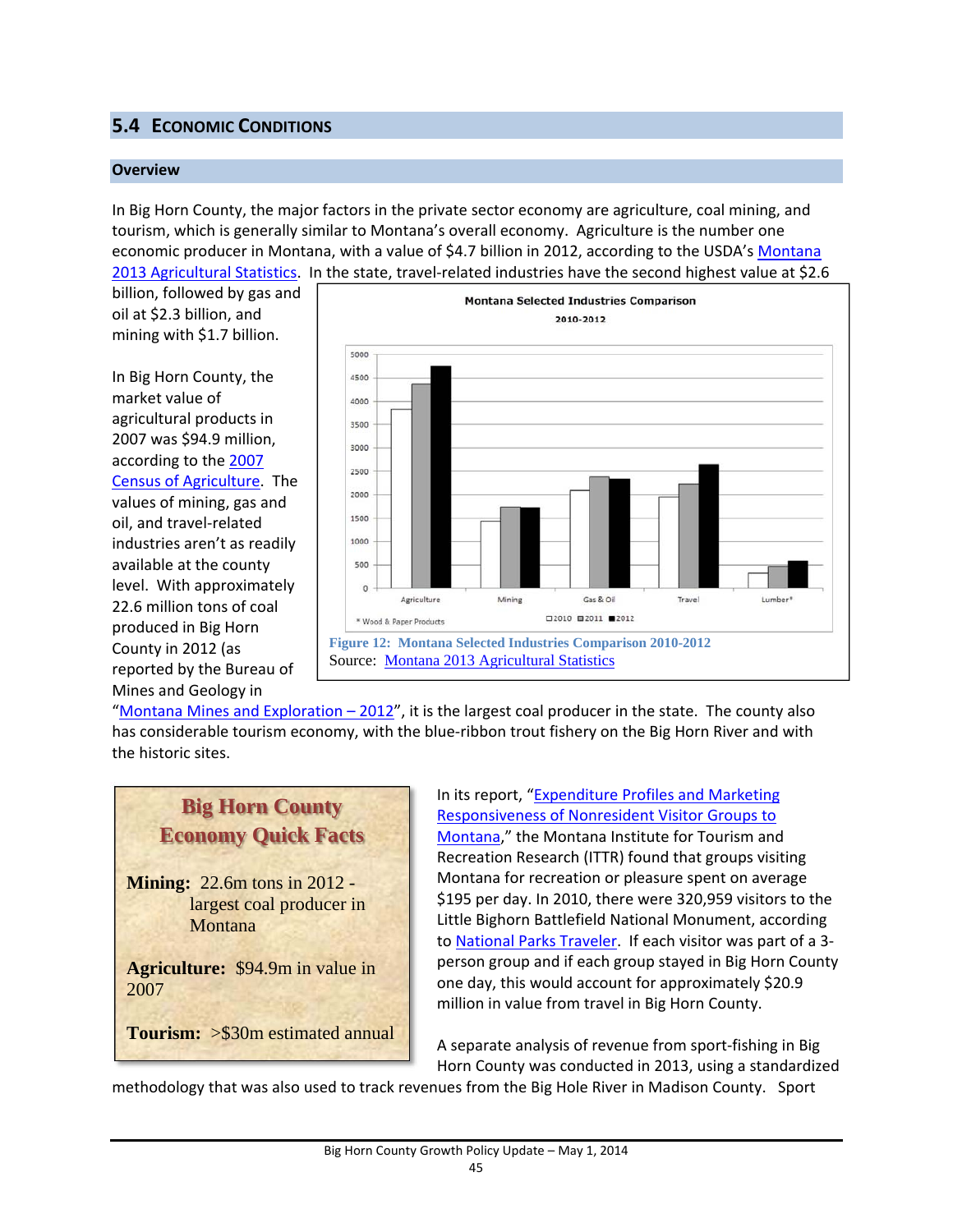fishing in Big Horn County generates approximately \$39 million per year, although some is spent elsewhere (e.g., travel to/from the county, etc.). Of the total \$39 million, 92% is generated from the Big Horn River, and 6% from Tongue River Reservoir. In addition recent improvements at Tongue River Reservoir campgrounds could increase indirect revenues to the county in the future.



## **Income and Employment**

Big Horn tracked at nearly the same rate of growth in areas such as personal income and earnings as Montana and the nation in the last decade, based on census data. However, Montana Department of Labor and Industry data show the county had an unemployment rate of 12% in 2011, approximately 3-4% higher than in 2000 and nearly twice as high as the state. In addition, transfer payments accounted for a greater percentage of personal income in the county than in the state (see Table 12).

The average earnings per job in 2011 were \$41,982 in Big Horn. Of the approximate 2,293 private sector jobs in Big Horn, approximately 500 of those were in the mining industry, or 22% of all jobs. From 1998 to 2010, mining employment grew from 347 to 500 jobs, a 44.1% increase. Agriculture accounted for 11.5% of all jobs; travel and tourism accounted for 22% of all jobs, with 12% of those in accommodations and food service, according to Headwaters Economics (using economic census and other federal data).